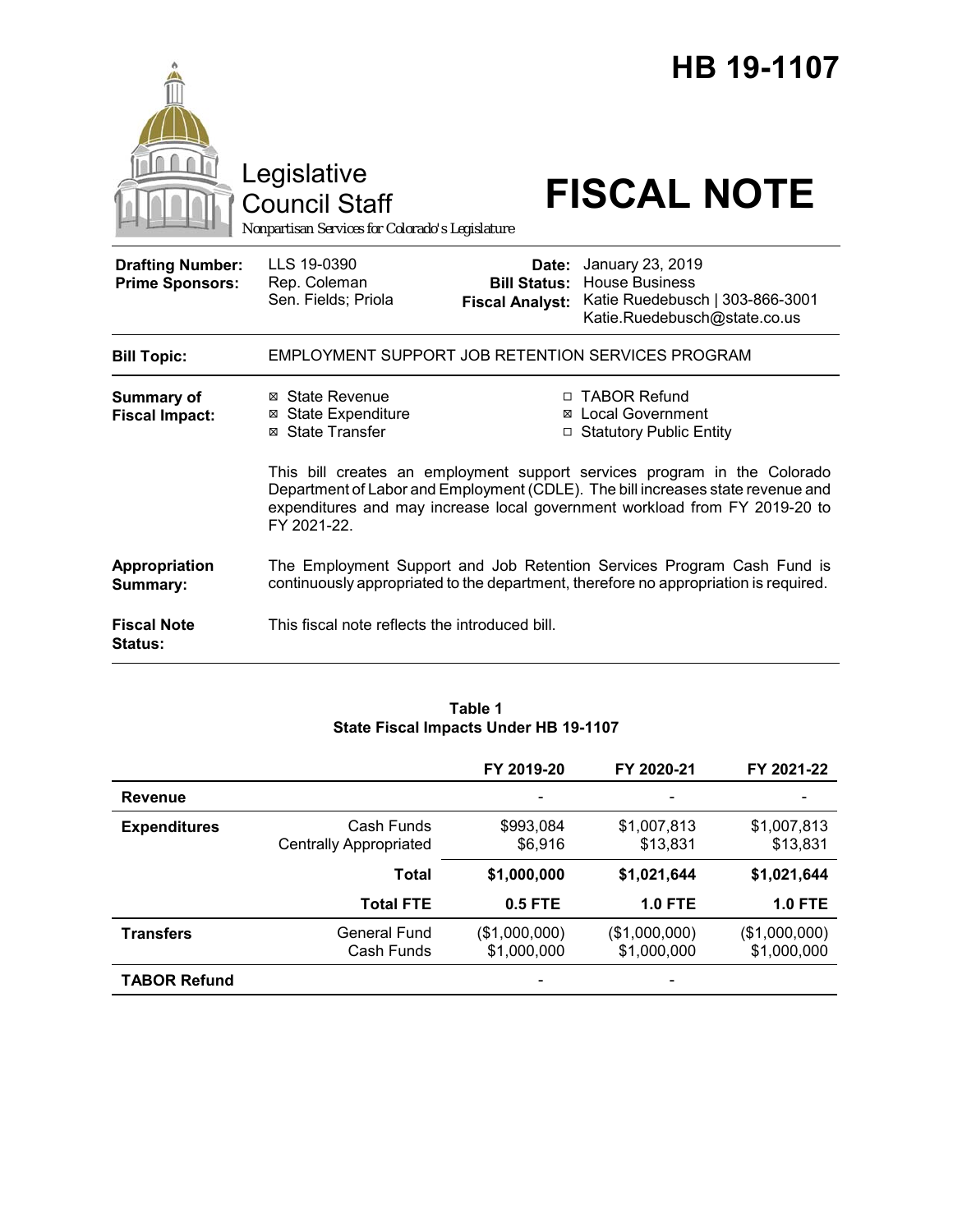January 23, 2019

# Page 2 **HB 19-1107**

# **Summary of Legislation**

This bill creates the Employment Support and Job Retention Services Program in the Colorado Department of Labor and Employment (CDLE). The program receives a \$1.0 million annual General Fund transfer from FY 2019-20 to FY 2021-22 and has a mission of providing funding for employment preparation and pursuit, job training, and job retention. CDLE must develop a competitive solicitation process to contract with an outside nonprofit entity to administer the program. This administering entity must develop formal memoranda of understanding with public agencies and private nonprofit organizations to provide employment, job training, and job retention services to eligible individuals.

**Financial terms.** In addition to funding from the General Fund, CDLE is authorized to solicit, accept, and expend gifts, grants, and donations for implementing and operating the program, which are credited to the newly created Employment Support and Job Retention Services Program Cash Fund. CDLE may use up to 5 percent of the money in the fund annually to oversee the program. The administering entity may use up to 15 percent of the money in the fund annually to operate the program. The remaining funds may be used only for reimbursements to service providers.

**Program service providers.** Service providers must submit reports to the administering entity that outline the type of service provided, the reason for the services, and basic demographic and geographic information about the individuals and services provided, and agree to participate in a follow-up analysis process throughout the program. Reimbursements received from the administering entity may not be used for job training or employment services currently provided by another source.

**Eligible individuals.** To be eligible for the program, individuals must be at least 16 years of age, be eligible to work in the United States, have a household income at or below the federal poverty level, and be actively pursuing employment or job training with the assistance of a public agency or private nonprofit organization that provides employment services.

**Eligible expenses.** Services that are eligible for reimbursement include transportation; emergency childcare; emergency housing; job training or education fees; work tools and equipment; food and nutrition; utility and internet bills; prepaid cell phones; licenses and certifications; legal services related to employment; interpretation expenses; qualified medical and mental health expenses; and other expenses that relate to employment or job training, but are not provided by any other funding source.

**Reporting.** On or before July 1 each year, the administering entity is required to report to CDLE about the information provided by its service providers, a qualitative analysis based on interviews conducted with a representative sample of service providers about the efficacy of the program, and an account of the program's expenditures. In addition, on or before September 1, 2021, CDLE is required to present a comprehensive analysis of the efficacy of the program to the General Assembly.

## **State Revenue**

Between FY 2019-20 and FY 2021-22, the bill may increase revenue to the Employment Support and Job Retention Services Program Cash Fund from any gifts, grants, or donations received by CDLE for the program. At this time, no source of funds has been identified. Any gifts, grants, or donations received are exempt from TABOR.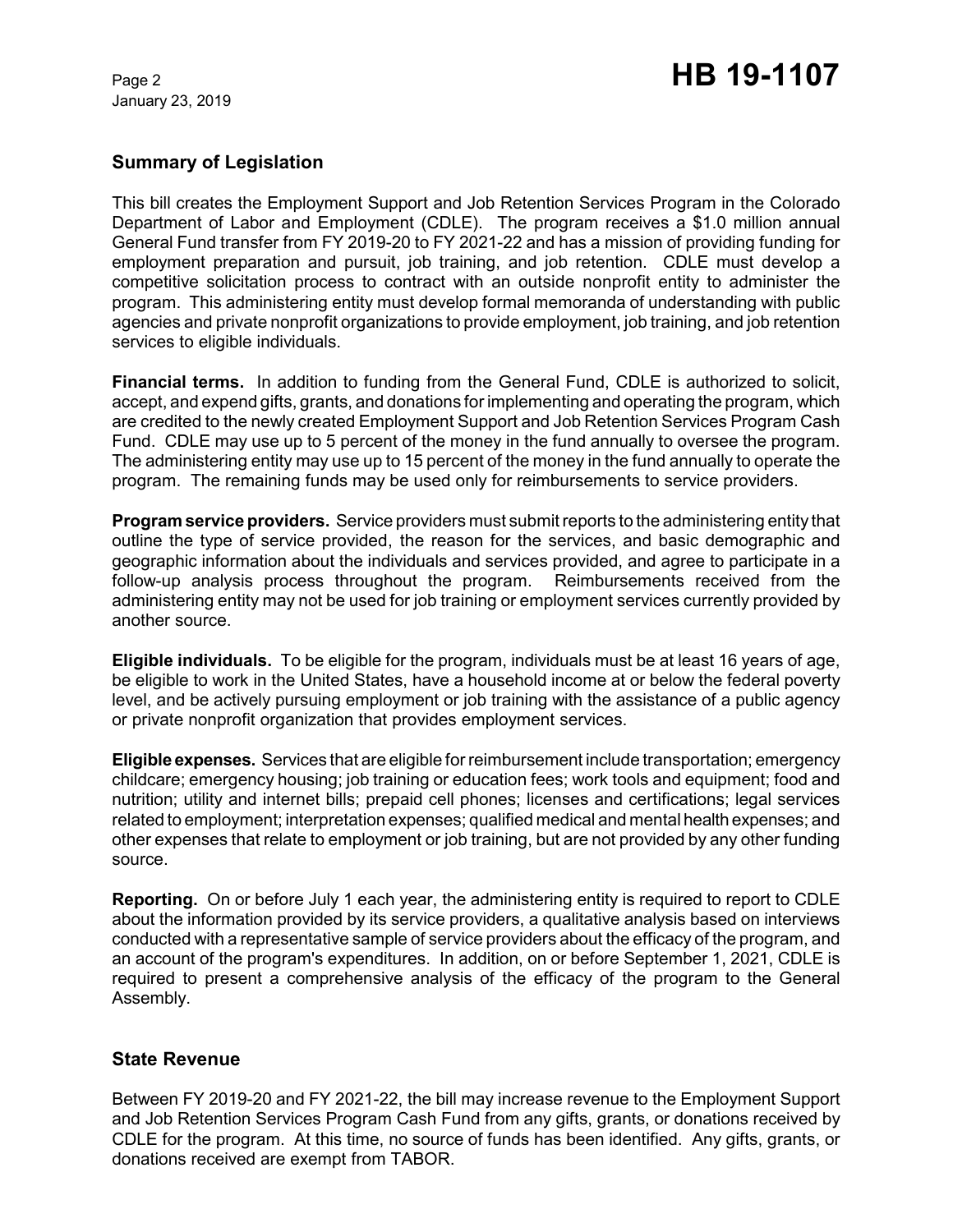January 23, 2019

# **State Transfers**

In FY 2019-20, FY 2020-21, and FY 2021-22, the bill transfers \$1.0 million from the General Fund to the new cash fund.

# **State Expenditures**

The bill increases cash fund expenditures by \$1.0 million and 0.5 FTE in FY 2019-20, and \$1.0 million and 1.0 FTE in FY 2020-21 and FY 2021-22 from the Employment Support and Job Retention Services Program Cash Fund.

|                                                    | FY 2019-20  | FY 2020-21  | FY 2021-22     |
|----------------------------------------------------|-------------|-------------|----------------|
| Department of Labor & Employment                   |             |             |                |
| <b>Personal Services</b>                           | \$28,186    | \$56,373    | \$56,373       |
| <b>Operating Expenses and Capital Outlay Costs</b> | \$5,178     | \$1,440     | \$1,440        |
| <b>Grant to Administering Entity</b>               | \$959,720   | \$950,000   | \$950,000      |
| Centrally Appropriated Costs*                      | \$6,916     | \$13,831    | \$13,831       |
| FTE - Personal Services                            | $0.5$ FTE   | $1.0$ FTE   | $1.0$ FTE      |
| <b>Total Cost</b>                                  | \$1,000,000 | \$1,021,644 | \$1,021,644    |
| <b>Total FTE</b>                                   | $0.5$ FTE   | 1.0 FTE     | <b>1.0 FTE</b> |

#### **Table 2 Expenditures Under HB 19-1107**

 *\* Centrally appropriated costs are not included in the bill's appropriation.*

Department of Labor and Employment. CDLE will require 0.5 FTE to implement this program in FY 2019-20 and 1.0 FTE to administer the program in FY 2020-21 and FY 2021-22. This fiscal note assumes that CDLE will begin administering the program in January 2020. The staff person will develop the competitive solicitation process for the administering entity; establish the program's procedures and guideline; solicit feedback from key stakeholders; manage the contract with the administering entity; analyze and review reports from the administering entity; and report to the General Assembly. CDLE may use up to 5 percent annually to oversee the program; see Technical Note. The remainder of the funds will be granted to the administering entity for the program, approximately \$950,000 per year.

**Centrally appropriated costs.** Pursuant to a Joint Budget Committee policy, certain costs associated with this bill are addressed through the annual budget process and centrally appropriated in the Long Bill or supplemental appropriation bills, rather than in this bill. These costs, which include employee insurance and supplemental employee retirement payments, are estimated to be \$6,916 in FY 2019-20 and \$13,831 in FY 2020-21 and FY 2021-22.